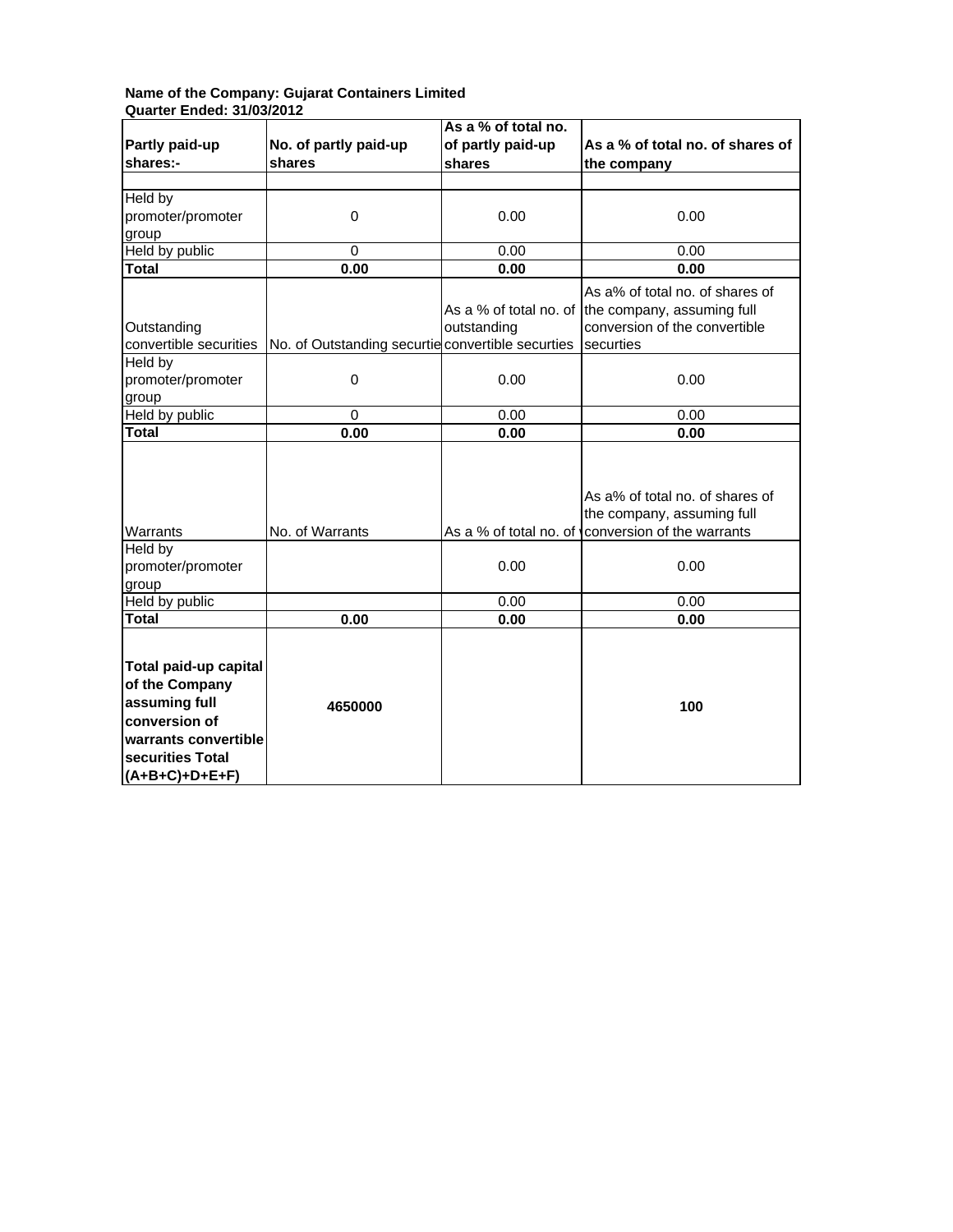**Statement Showing Shareholding Pattern**

|                    | Name of the Company: Gujarat Containers Limited |
|--------------------|-------------------------------------------------|
| <b>Scrip Code:</b> |                                                 |

| <b>Class of Security: Equity Shares of Rs.10/- each</b> |  |  |  |  |  |
|---------------------------------------------------------|--|--|--|--|--|
|---------------------------------------------------------|--|--|--|--|--|

**Class of Security: Equity Shares of Rs.10/- each Quarter Ended: March 31, 2012**

|          |                                 |                  |                        |                  |              | I(a) Statement showing Shareholding Pattern |                |                          |  |  |  |  |  |  |  |
|----------|---------------------------------|------------------|------------------------|------------------|--------------|---------------------------------------------|----------------|--------------------------|--|--|--|--|--|--|--|
| Category | <b>Category of shareholder</b>  | <b>Number of</b> | <b>Total number of</b> | Number of        |              | Total shareholding as a                     |                | <b>Shares Pledged or</b> |  |  |  |  |  |  |  |
| code     |                                 | shareholders     | shares                 | shares held      | As a         | As a                                        | Number of      | As a                     |  |  |  |  |  |  |  |
|          |                                 |                  |                        | in               | percentage   | percentage                                  | shares         | percentage               |  |  |  |  |  |  |  |
|          |                                 |                  |                        | demateriali      | of $(A+B)$   | of $(A+B+C)$                                |                |                          |  |  |  |  |  |  |  |
|          |                                 |                  |                        | zed form         |              |                                             |                |                          |  |  |  |  |  |  |  |
| (I)      | (II)                            | (III)            | (IV)                   | (V)              | (VI)         | (VII)                                       | (VIII)         | $(IX) =$                 |  |  |  |  |  |  |  |
|          |                                 |                  |                        |                  |              |                                             |                | (VIII)/(IV)              |  |  |  |  |  |  |  |
|          |                                 |                  |                        |                  |              |                                             |                | $*100$                   |  |  |  |  |  |  |  |
| (A)      | <b>Shareholding of Promoter</b> |                  |                        |                  |              |                                             |                |                          |  |  |  |  |  |  |  |
|          | and Promoter Group              |                  |                        |                  |              |                                             |                |                          |  |  |  |  |  |  |  |
| (1)      | Indian                          |                  |                        |                  |              |                                             |                |                          |  |  |  |  |  |  |  |
| (a)      | Individuals/Hindu Undivided     | 36               | 1535200                | 0.00             | 33.0164      | 33.0164                                     | $\overline{0}$ | $\mathbf{0}$             |  |  |  |  |  |  |  |
| (b)      | Central Government/ State       | $\mathbf{0}$     | $\overline{0}$         | $\overline{0}$   | $\mathbf{0}$ | $\mathbf{0}$                                | $\overline{0}$ | $\mathbf{0}$             |  |  |  |  |  |  |  |
| (c)      | <b>Bodies Corporate</b>         | $\mathbf{0}$     | $\overline{0}$         | $\Omega$         | $\mathbf{0}$ | $\mathbf{0}$                                | $\mathbf{0}$   | $\boldsymbol{0}$         |  |  |  |  |  |  |  |
| (d)      | Financial Institutions/Banks    | $\mathbf{0}$     | $\Omega$               | $\theta$         | $\theta$     | $\Omega$                                    | $\theta$       | $\overline{0}$           |  |  |  |  |  |  |  |
| (e)      | Any Other (specify)             | $\mathbf{0}$     | $\Omega$               | $\overline{0}$   | $\mathbf{0}$ | $\mathbf{0}$                                | $\overline{0}$ | $\overline{0}$           |  |  |  |  |  |  |  |
|          | Sub-Total $(A)(1)$              | 36               | 1535200                | $\overline{0}$   | 33.0164      | 33.0164                                     | $\bf{0}$       | 0.00                     |  |  |  |  |  |  |  |
| (2)      | Foreign                         |                  |                        |                  |              |                                             |                |                          |  |  |  |  |  |  |  |
| (a)      | Individuals (Non-Resident       | $\mathbf{0}$     | $\overline{0}$         | $\Omega$         | $\mathbf{0}$ | $\mathbf{0}$                                | $\overline{0}$ | $\mathbf{0}$             |  |  |  |  |  |  |  |
|          | Individuals/Foreign             |                  |                        |                  |              |                                             |                |                          |  |  |  |  |  |  |  |
| (b)      | لملمساء نسلمي                   | $\mathbf{0}$     | $\overline{0}$         | $\Omega$         | $\Omega$     | $\mathbf{0}$                                | $\Omega$       | $\boldsymbol{0}$         |  |  |  |  |  |  |  |
|          | <b>Bodies Corporate</b>         |                  |                        |                  |              |                                             |                |                          |  |  |  |  |  |  |  |
| (c)      | Institutions                    | $\mathbf{0}$     | $\overline{0}$         | $\mathbf{0}$     | $\mathbf{0}$ | $\mathbf{0}$                                | $\overline{0}$ | $\boldsymbol{0}$         |  |  |  |  |  |  |  |
| (d)      | Any Other (specify)             | $\mathbf{0}$     | $\overline{0}$         | $\Omega$         | $\theta$     | $\Omega$                                    | $\theta$       | $\overline{0}$           |  |  |  |  |  |  |  |
|          | Sub-Total $(A)(2)$              | $\mathbf{0}$     | $\Omega$               | $\boldsymbol{0}$ | $\Omega$     | $\mathbf{0}$                                | $\mathbf{0}$   | $\boldsymbol{0}$         |  |  |  |  |  |  |  |
|          | <b>Total Shareholding of</b>    | 36               | 1535200                | $\overline{a}$   | 33.0164      | 33.0164                                     |                |                          |  |  |  |  |  |  |  |
|          | <b>Promoter and Promoter</b>    |                  |                        |                  |              |                                             |                |                          |  |  |  |  |  |  |  |
|          | Group $(A)=(A)(1)+(A)(2)$       |                  |                        |                  |              |                                             |                |                          |  |  |  |  |  |  |  |
| (B)      | <b>Public shareholding</b>      |                  |                        |                  |              |                                             |                |                          |  |  |  |  |  |  |  |
| (1)      | <b>Institutions</b>             |                  |                        |                  |              |                                             |                |                          |  |  |  |  |  |  |  |
| (a)      | Mutual Funds/ UTI               | $\mathbf{0}$     | $\overline{0}$         | $\mathbf{0}$     | $\mathbf{0}$ | $\mathbf{0}$                                | $\mathbf{0}$   | $\mathbf{0}$             |  |  |  |  |  |  |  |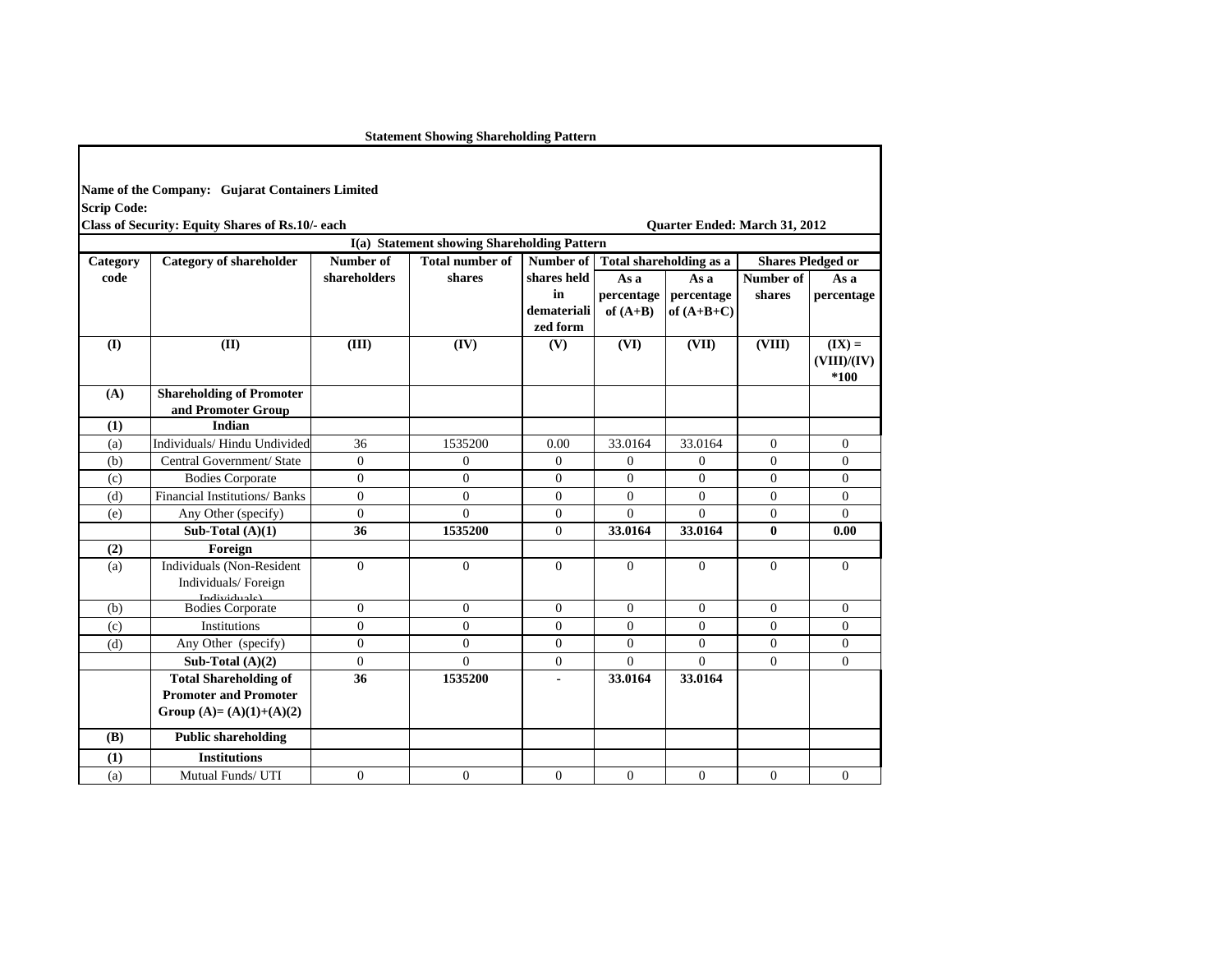| (b) | <b>Financial Institutions/Banks</b>                                                      | $\mathbf{0}$   | $\Omega$       | $\Omega$     | $\Omega$       | $\mathbf{0}$ | $\Omega$   | $\Omega$     |
|-----|------------------------------------------------------------------------------------------|----------------|----------------|--------------|----------------|--------------|------------|--------------|
| (c) | Central Government/ State<br>Government(s)                                               | $\overline{0}$ | $\overline{0}$ | $\Omega$     | $\Omega$       | $\mathbf{0}$ | $\Omega$   | $\Omega$     |
| (d) | Venture Capital Funds                                                                    | $\Omega$       | $\Omega$       | $\Omega$     | $\Omega$       | $\Omega$     | $\Omega$   | $\theta$     |
| (e) | <b>Insurance Companies</b>                                                               | $\mathbf{0}$   | $\overline{0}$ | $\Omega$     | $\overline{0}$ | $\mathbf{0}$ | $\Omega$   | $\mathbf{0}$ |
| (f) | Foreign Institutional                                                                    | $\overline{0}$ | $\Omega$       | $\Omega$     | $\Omega$       | $\Omega$     | $\Omega$   | $\Omega$     |
| (g) | Foreign Venture Capital<br><b>Investors</b>                                              | $\overline{0}$ | $\Omega$       | $\Omega$     | $\Omega$       | $\mathbf{0}$ | $\Omega$   | $\Omega$     |
| (h) | Any Other                                                                                | $\overline{0}$ | $\overline{0}$ | $\Omega$     | $\Omega$       | $\mathbf{0}$ | $\Omega$   | $\Omega$     |
|     | Sub-Total $(B)(1)$                                                                       | $\overline{0}$ | $\Omega$       | $\Omega$     | $\Omega$       | $\Omega$     | $\Omega$   | $\Omega$     |
| (2) | <b>Non-institutions</b>                                                                  |                |                |              |                |              |            |              |
| (a) | <b>Bodies Corporate</b>                                                                  | 6              | 48100          | $\mathbf{0}$ | 1.0345         | 1.0345       | $\Omega$   | $\Omega$     |
| (b) | Individuals -                                                                            |                |                |              |                |              |            |              |
|     | i. Individual shareholders<br>holding nominal share capital<br>up to Rs. 1 lakh.         | 10300          | 2292800        | 13600        | 49.3075        | 49.3075      | Nil        | Nil          |
|     | ii. Individual shareholders<br>holding nominal share capital<br>in excess of Rs. 1 lakh. | 5              | 736600         | $\mathbf{0}$ | 15.8409        | 15.8409      | Nil        | Nil          |
| (c) | Any Other:                                                                               |                |                |              |                |              |            |              |
|     | <b>HUF</b>                                                                               | $\mathbf{1}$   | 700            | 700          | 0.0151         | 0.0151       |            |              |
|     | <b>Clearing Members</b>                                                                  | $\Omega$       | $\Omega$       | $\Omega$     | $\Omega$       | $\Omega$     | Nil        | Nil          |
|     | <b>NRI</b>                                                                               | 123            | 36600          | 1400         | 0.7893         | 0.7893       |            |              |
|     | Sub-Total $(B)(2)$                                                                       | 10435          | 3114800        | 15700        | 66.9873        | 66.9873      | <b>Nil</b> | <b>Nil</b>   |
|     | <b>Total Public Shareholding</b><br>$(B)=(B)(1)+(B)(2)$                                  | 10435          | 3114800        | 15700        | 66.9872        | 66.9872      | <b>Nil</b> | <b>Nil</b>   |
|     | <b>TOTAL</b> $(A)+(B)$                                                                   | 10471          | 4650000        | 15700        | 100.00         | 100.00       | <b>Nil</b> | <b>Nil</b>   |
| (C) | <b>Shares held by Custodians</b><br>and against which<br><b>Depository Receipts have</b> |                |                |              |                |              |            |              |
|     | <b>GRAND TOTAL</b><br>$(A)+(B)+(C)$                                                      | 10471          | 4650000        | 15700        | 100.00         | 100.00       | <b>Nil</b> | Nil          |

**NA - Not applicable**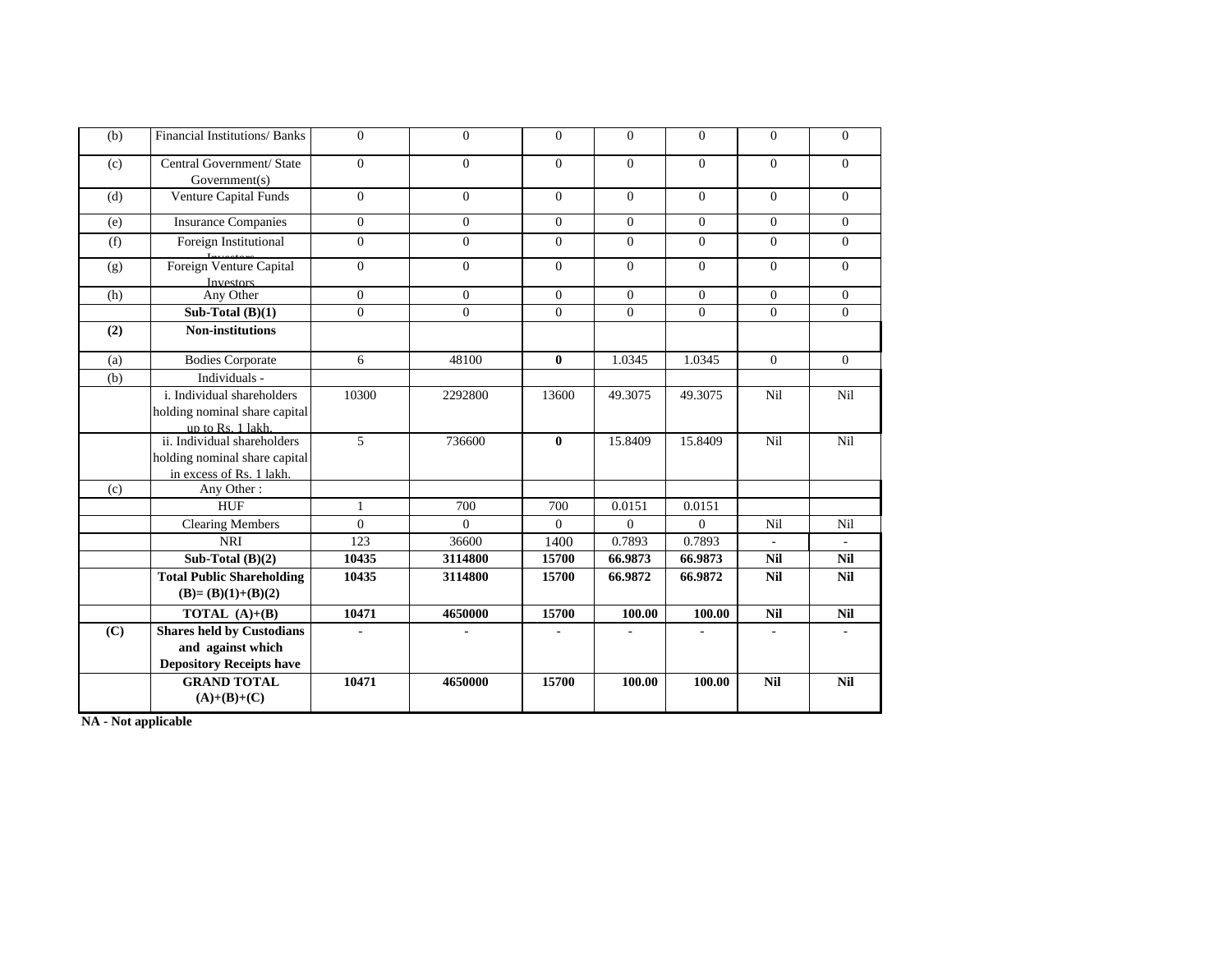## **Statement showing holding of securities (including shares, warrants, convertible securities) of persons belonging to the category " PROMOTERS AND PROMOTER GROUP "**

**(I)(b)**

| Sr. No.        | Name of the shareholder           |                     | <b>Details of Shares</b>                                                                                                                                                  |                         | <b>Encumbered shares</b><br>$(*)$        |                                                                              | Details of<br>lwarrants       |                                                                         | Details of<br>convertib<br>le<br>securitie<br>s                      |                                                                                               |                                                                                                                                                                              |
|----------------|-----------------------------------|---------------------|---------------------------------------------------------------------------------------------------------------------------------------------------------------------------|-------------------------|------------------------------------------|------------------------------------------------------------------------------|-------------------------------|-------------------------------------------------------------------------|----------------------------------------------------------------------|-----------------------------------------------------------------------------------------------|------------------------------------------------------------------------------------------------------------------------------------------------------------------------------|
|                |                                   | Number of<br>shares | Shares as a<br>percentage of<br>total number of<br>shares {i.e.,<br><b>Grand Total</b><br>$(A)+(B)+(C)$<br>indicated in<br><b>Statement at</b><br>para $(I)(a)$<br>above} |                         | No. As a<br>percent grand<br>age         | As a % of Number<br>total<br>$(A)+(B)+(A)$<br>C) of sub-<br>clause<br>(I)(a) | <b>of</b><br>warrants<br>held | As a %<br>total<br>number<br>lof<br>warrants<br>of the<br>same<br>class | <b>Number</b><br><b>of</b><br>convertib<br>le<br>securitie<br>s held | As a %<br>total<br>Inumber<br>of<br>convertib<br>le<br>securitie<br>s of the<br>same<br>class | <b>Total shares</b><br>(including<br>underlying<br>shares assuming<br>full conversion of<br>warrants and<br>convertible<br>securities) as a %<br>of diluted share<br>capital |
|                |                                   |                     |                                                                                                                                                                           |                         | $(V)$ $(VI) = (V)$<br>$/ (III)^*$<br>100 | (VII)                                                                        | (VIII)                        | (X)                                                                     | (X)                                                                  | (XI)                                                                                          | (XII)                                                                                                                                                                        |
| 1              | Kiran Shah                        | 964200              | 20.7355                                                                                                                                                                   | $\Omega$                | 0.00                                     | 0.00                                                                         | $\Omega$                      | $\overline{0}$                                                          | $\Omega$                                                             | $\Omega$                                                                                      | 0                                                                                                                                                                            |
| $\overline{c}$ | Geeta K Shah                      | 347600              | 7.4753                                                                                                                                                                    | $\mathbf 0$             | 0.00                                     | 0.00                                                                         | $\mathbf 0$                   | 0                                                                       | $\Omega$                                                             | $\mathbf{0}$                                                                                  | O                                                                                                                                                                            |
| 3              | Kiran Shah                        | 80000               | 1.7204                                                                                                                                                                    | $\Omega$                | 0.00                                     | 0.00                                                                         | $\Omega$                      | 0                                                                       | $\Omega$                                                             | $\Omega$                                                                                      | O                                                                                                                                                                            |
| $\overline{4}$ | Kiran Arvindlal Shah              | 50000               | 1.0753                                                                                                                                                                    | $\Omega$                | 0.00                                     | 0.00                                                                         | $\mathbf 0$                   | 0                                                                       | $\Omega$                                                             | $\Omega$                                                                                      | $\overline{0}$                                                                                                                                                               |
| 5              | Pravin H Shah                     | 43300               | 0.9312                                                                                                                                                                    | $\mathbf 0$             | 0.00                                     | 0.00                                                                         | $\mathbf 0$                   | 0                                                                       | $\Omega$                                                             | $\Omega$                                                                                      | $\mathsf{O}\xspace$                                                                                                                                                          |
| 6              | Geeta Kiran Shah                  | 32500               | 0.6989                                                                                                                                                                    | $\pmb{0}$               | 0.00                                     | 0.00                                                                         | $\mathbf 0$                   | 0                                                                       | $\Omega$                                                             | $\Omega$                                                                                      | O                                                                                                                                                                            |
| $\overline{7}$ | Pravin Hiralal Shah               | 5000                | 0.1075                                                                                                                                                                    | $\mathbf 0$             | 0.00                                     | 0.00                                                                         | $\mathbf 0$                   | 0                                                                       | $\Omega$                                                             | $\Omega$                                                                                      | O                                                                                                                                                                            |
| 8              | Pradip M Shah                     | 4500                | 0.0968                                                                                                                                                                    | $\mathbf 0$             | 0.00                                     | 0.00                                                                         | $\mathbf 0$                   | 0                                                                       | $\Omega$                                                             | $\Omega$                                                                                      | $\overline{0}$                                                                                                                                                               |
| 9              | Geeta K Shah                      | 1100                | 0.0237                                                                                                                                                                    | 0                       | 0.00                                     | 0.00                                                                         | $\mathbf 0$                   | 0                                                                       | $\Omega$                                                             | $\Omega$                                                                                      | O                                                                                                                                                                            |
| 10             | Kiran Shah                        | 1100                | 0.0237                                                                                                                                                                    | $\Omega$                | 0.00                                     | 0.00                                                                         | $\Omega$                      | 0                                                                       | $\Omega$                                                             | $\mathbf{0}$                                                                                  | $\pmb{0}$                                                                                                                                                                    |
| 11<br>12       | Pravin Shah                       | 1100                | 0.0237<br>0.0194                                                                                                                                                          | $\mathbf 0$<br>$\Omega$ | 0.00                                     | 0.00                                                                         | $\mathbf 0$                   | 0<br>0                                                                  | $\Omega$<br>$\Omega$                                                 | $\Omega$                                                                                      | $\overline{\text{o}}$                                                                                                                                                        |
| 13             | Minaxiben Shah<br>Arvindbhai Shah | 900<br>800          | 0.0172                                                                                                                                                                    | $\Omega$                | 0.00<br>0.00                             | 0.00<br>0.00                                                                 | $\mathbf 0$<br>$\Omega$       | 0                                                                       | $\Omega$                                                             | $\Omega$<br>$\Omega$                                                                          | $\mathsf{O}\xspace$<br>$\Omega$                                                                                                                                              |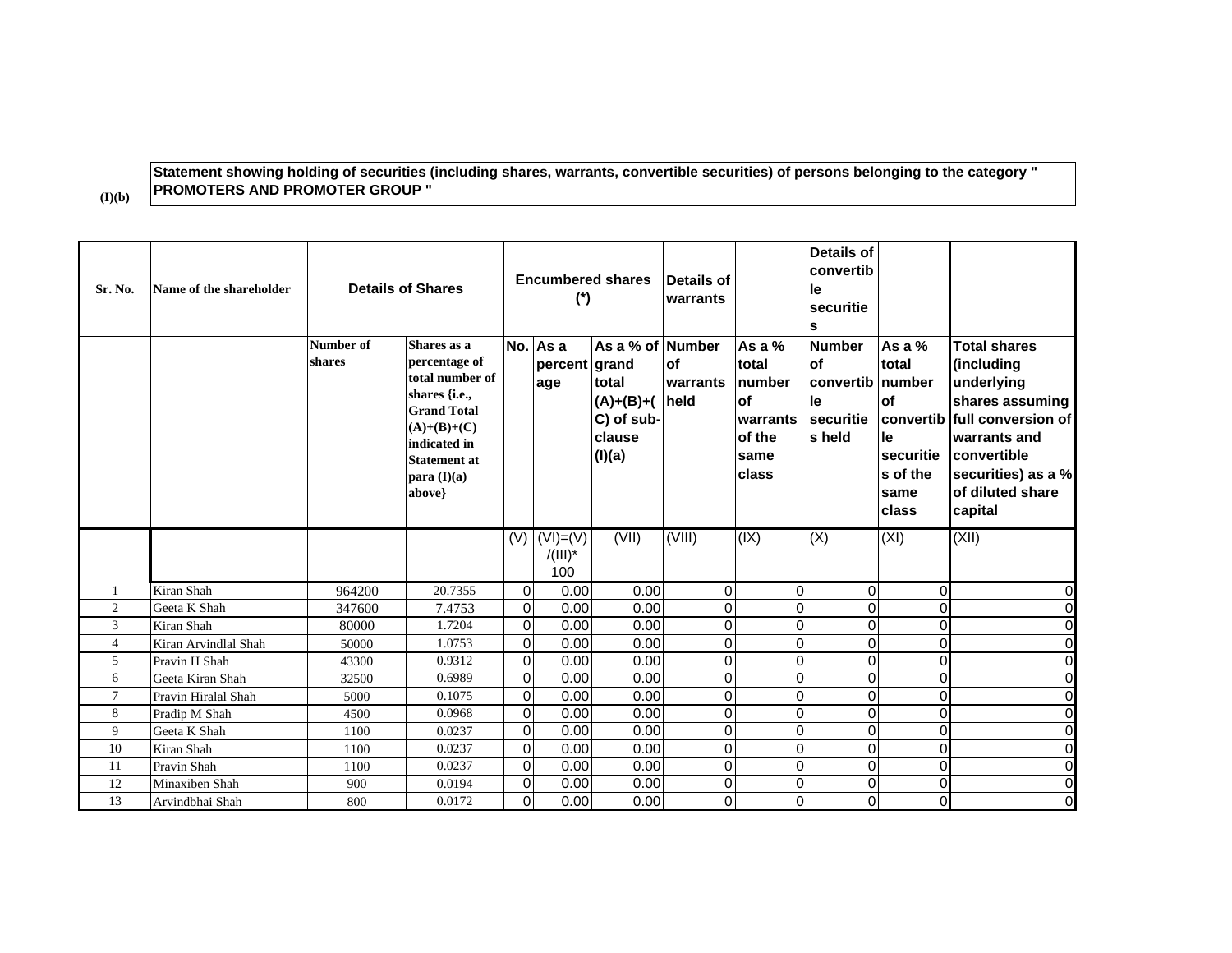| 14           | Pradipbhai Shah       | 500     | 0.0108  | 0           | 0.00 | 0.00 | 0        | 0        | 0 | 0 | $\overline{0}$ |
|--------------|-----------------------|---------|---------|-------------|------|------|----------|----------|---|---|----------------|
| 15           | Pravin Hiral Shah     | 500     | 0.0108  | 0           | 0.00 | 0.00 | 0        | 0        |   | 0 | $\overline{0}$ |
| 16           | Geetadevi K Shah      | 100     | 0.0022  | $\Omega$    | 0.00 | 0.00 | $\Omega$ | 0        |   | O | $\overline{0}$ |
| 17           | Geetaben Shah         | 100     | 0.0022  | $\Omega$    | 0.00 | 0.00 | $\Omega$ | 0        |   | O | $\overline{0}$ |
| 18           | Pradipkumar shah      | 100     | 0.0022  | 0           | 0.00 | 0.00 | 0        | 0        | 0 |   | $\overline{0}$ |
| 19           | Shah Geeta Devi Kiran | 100     | 0.0022  | $\Omega$    | 0.00 | 0.00 | $\Omega$ | 0        | 0 | O | $\overline{0}$ |
| 20           | Shah Geeta ben Kiran  | 100     | 0.0022  | $\Omega$    | 0.00 | 0.00 | $\Omega$ | 0        | 0 | O | $\overline{0}$ |
| 21           | Shah Kiranray A       | 100     | 0.0022  | 0           | 0.00 | 0.00 | 0        | 0        |   |   | $\overline{0}$ |
| 22           | Shah Geeta            | 100     | 0.0022  | 0           | 0.00 | 0.00 | $\Omega$ | 0        |   |   | $\overline{0}$ |
| 23           | Geetakumari K Shah    | 100     | 0.0022  | 0           | 0.00 | 0.00 | $\Omega$ | 0        |   |   | $\overline{0}$ |
| 24           | Geetagauri Kiran Shah | 100     | 0.0022  | 0           | 0.00 | 0.00 | $\Omega$ | 0        |   |   | $\overline{0}$ |
| 25           | Geeta Devi K Shah     | 100     | 0.0022  | 0           | 0.00 | 0.00 | 0        | 0        |   |   | $\overline{0}$ |
| 26           | Geeta Kiran Shah      | 100     | 0.0022  | $\Omega$    | 0.00 | 0.00 | $\Omega$ | 0        |   | C | $\overline{0}$ |
| 27           | Geetagauri Shah       | 100     | 0.0022  | 0           | 0.00 | 0.00 | $\Omega$ | 0        |   |   | $\overline{0}$ |
| 28           | Kiranray A Shah       | 100     | 0.0022  | $\Omega$    | 0.00 | 0.00 | $\Omega$ | 0        |   |   | 0              |
| 29           | Pradipbhai Shah       | 100     | 0.0022  | $\Omega$    | 0.00 | 0.00 | $\Omega$ | 0        |   | C | $\overline{0}$ |
| 30           | Pradipray Shah        | 100     | 0.0022  | $\Omega$    | 0.00 | 0.00 | $\Omega$ | 0        |   |   | 0              |
| 31           | Pradip Shah           | 100     | 0.0022  | $\mathbf 0$ | 0.00 | 0.00 | 0        | 0        | 0 | O | $\overline{0}$ |
| 32           | Pradipchandra Shah    | 100     | 0.0022  | $\Omega$    | 0.00 | 0.00 | $\Omega$ | 0        |   |   | $\overline{0}$ |
| 33           | Pradip Shah           | 100     | 0.0022  | $\mathbf 0$ | 0.00 | 0.00 | 0        | 0        | 0 |   | $\overline{0}$ |
| 34           | Geetadevi Kiran Shah  | 100     | 0.0022  | 0           | 0.00 | 0.00 | $\Omega$ | 0        |   |   | $\overline{0}$ |
| 35           | Geetaben Shah         | 100     | 0.0022  | $\Omega$    | 0.00 | 0.00 | $\Omega$ | $\Omega$ |   |   | $\overline{0}$ |
| 36           | Geeta K Shah          | 100     | 0.0022  | 0           | 0.00 | 0.00 | $\Omega$ | $\Omega$ |   |   | $\overline{0}$ |
| <b>TOTAL</b> |                       | 1535200 | 33.0164 | 0           | 0.00 | 0.00 | 0        | 0        | 0 | 0 | $\overline{0}$ |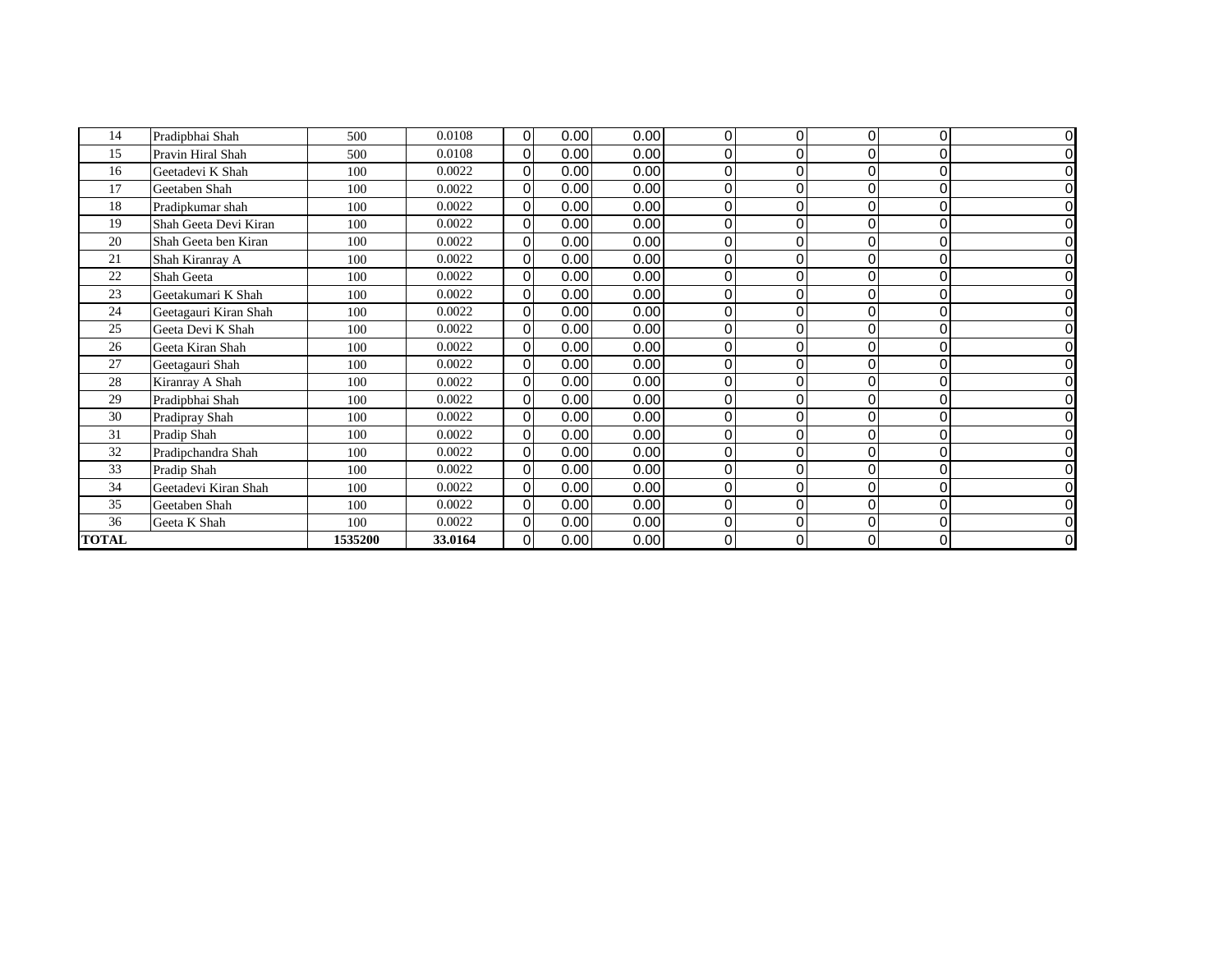| $(I)(c)$ (i)   | Statement showing holding of securities (including shares, warrants, convertible securities) of |                     |                                                                                                                                                                         |                                               |                                                               |                                                                        |                                                                                   |                                                                                                                                                                                                       |  |  |
|----------------|-------------------------------------------------------------------------------------------------|---------------------|-------------------------------------------------------------------------------------------------------------------------------------------------------------------------|-----------------------------------------------|---------------------------------------------------------------|------------------------------------------------------------------------|-----------------------------------------------------------------------------------|-------------------------------------------------------------------------------------------------------------------------------------------------------------------------------------------------------|--|--|
|                | persons belonging to the category "Public" and holding more than 1% of the total number of      |                     |                                                                                                                                                                         |                                               |                                                               |                                                                        |                                                                                   |                                                                                                                                                                                                       |  |  |
| Sr. No.        | Name of the shareholder                                                                         |                     | <b>Details of Shares</b>                                                                                                                                                |                                               | Details of                                                    |                                                                        | <b>Details of</b>                                                                 |                                                                                                                                                                                                       |  |  |
|                |                                                                                                 |                     |                                                                                                                                                                         |                                               | warrants                                                      |                                                                        | convertible                                                                       |                                                                                                                                                                                                       |  |  |
|                |                                                                                                 | Number of<br>shares | Shares as a<br>percentage of<br>total number of<br>shares {i.e.,<br><b>Grand Total</b><br>$(A)+(B)+(C)$<br>indicated in<br><b>Statement at</b><br>para (I)(a)<br>above} | <b>Nu</b><br>mb<br>er<br>of<br>ts<br>hel<br>d | Asa%<br>total<br>of<br>ran Is of the Is held<br>same<br>class | <b>Number</b><br>of<br>number convertib<br>le<br>war warrant securitie | % w.r.t.<br>total<br>number<br>οf<br>le<br>securitie<br>s of the<br>same<br>class | <b>Total</b><br>shares<br>(includin<br>g<br>convertib underlyin<br>g shares<br>assumin<br>g full<br>conversi<br>on of<br>warrants<br>and<br>convertib<br>le<br>securitie<br>s) as a $%$<br>of diluted |  |  |
|                |                                                                                                 |                     |                                                                                                                                                                         |                                               |                                                               |                                                                        |                                                                                   | share<br>capital                                                                                                                                                                                      |  |  |
|                |                                                                                                 |                     |                                                                                                                                                                         |                                               |                                                               |                                                                        |                                                                                   |                                                                                                                                                                                                       |  |  |
| 1              | Gajanand K. Malpani                                                                             | 480000              | 10.3226                                                                                                                                                                 | $\overline{0}$                                | $\overline{0}$                                                | 0                                                                      | $\overline{0}$                                                                    | 0                                                                                                                                                                                                     |  |  |
| $\overline{c}$ | Laxminarayan G. Malpani                                                                         | 170000              | 3.6559                                                                                                                                                                  | 0                                             | 0                                                             | 0                                                                      | 0                                                                                 | 0                                                                                                                                                                                                     |  |  |
| 3              | Willingdon Cristian                                                                             | 55300               | 1.1892                                                                                                                                                                  | $\mathbf 0$                                   | $\Omega$                                                      | 0                                                                      | $\overline{0}$                                                                    | 0                                                                                                                                                                                                     |  |  |
|                | <b>TOTAL</b>                                                                                    | 705300              | 15.1677                                                                                                                                                                 | $\mathbf 0$                                   | 0                                                             | 0                                                                      | 0                                                                                 | $\mathbf 0$                                                                                                                                                                                           |  |  |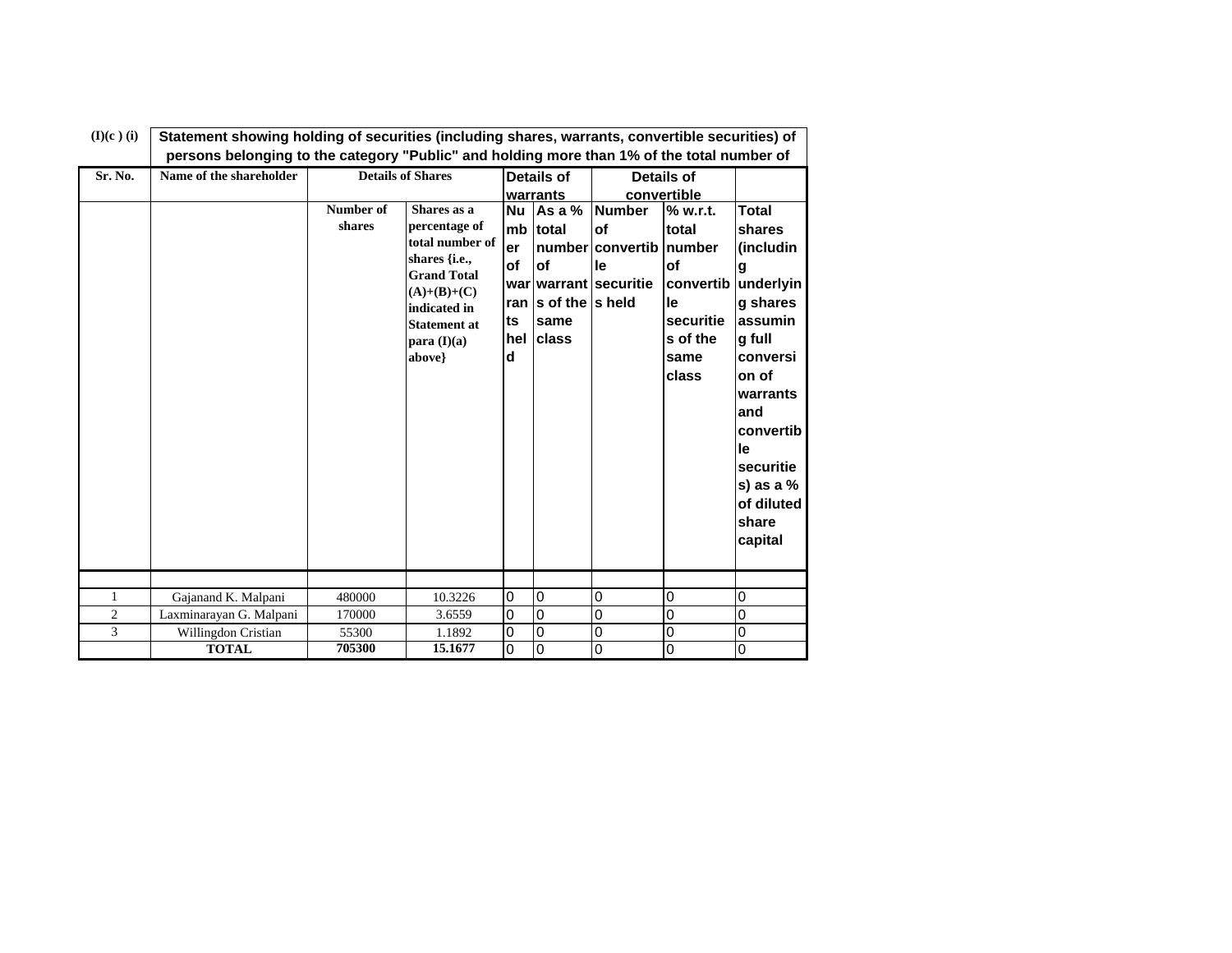| (I)(c(ii))   | Statement showing holding of securities (including shares, warrants, convertible securities) of |                  |                                          |            |                       |                       |               |                 |
|--------------|-------------------------------------------------------------------------------------------------|------------------|------------------------------------------|------------|-----------------------|-----------------------|---------------|-----------------|
|              | persons (together with PAC) belonging to the category "Public" and holding more than 5% of      |                  | the total number of charge of the compan |            |                       |                       |               |                 |
| <b>SR.NO</b> | Name of the                                                                                     | <b>Number of</b> | Shares as a                              | <b>Det</b> |                       | <b>Details of</b>     |               | <b>Total</b>    |
|              | shareholder                                                                                     | shares           | percentage                               | ails       |                       | convertib             |               | shares          |
|              |                                                                                                 |                  | of total                                 | of         |                       | le                    |               | (includin       |
|              |                                                                                                 |                  | number of                                | war        |                       | securitie             |               | g               |
|              |                                                                                                 |                  | shares {i.e.,                            | ran        |                       | S                     |               | underlyin       |
|              |                                                                                                 |                  | <b>Grand Total</b>                       | ts         |                       |                       |               | g shares        |
|              |                                                                                                 |                  | $(A)+(B)+(C)$                            |            |                       |                       |               | assumin         |
|              |                                                                                                 |                  | indicated in                             |            |                       |                       |               | g full          |
|              |                                                                                                 |                  | <b>Statement at</b>                      |            |                       |                       |               | conversi        |
|              |                                                                                                 |                  | para (I)(a)                              |            |                       |                       |               | on of           |
|              |                                                                                                 |                  | above}                                   |            |                       |                       |               | warrants        |
|              |                                                                                                 |                  |                                          |            |                       |                       |               | and             |
|              |                                                                                                 |                  |                                          |            |                       |                       |               | convertib<br>le |
|              |                                                                                                 |                  |                                          |            |                       |                       |               | securitie       |
|              |                                                                                                 |                  |                                          |            |                       |                       |               | s) as a $%$     |
|              |                                                                                                 |                  |                                          |            |                       |                       |               | of diluted      |
|              |                                                                                                 |                  |                                          |            |                       |                       |               | share           |
|              |                                                                                                 |                  |                                          |            |                       |                       |               | capital         |
|              |                                                                                                 |                  |                                          |            |                       |                       |               |                 |
|              |                                                                                                 |                  |                                          | <b>Nu</b>  | As a %                | <b>Number</b>         | % w.r.t.      |                 |
|              |                                                                                                 |                  |                                          | mb         | total                 | of                    | total         |                 |
|              |                                                                                                 |                  |                                          | er         |                       | number convertib      | number        |                 |
|              |                                                                                                 |                  |                                          | of         | of                    | le                    | of            |                 |
|              |                                                                                                 |                  |                                          |            |                       | war warrant securitie | convertib     |                 |
|              |                                                                                                 |                  |                                          |            | ran Is of the Is held |                       | le            |                 |
|              |                                                                                                 |                  |                                          | ts         | same                  |                       | securitie     |                 |
|              |                                                                                                 |                  |                                          | hel        | <b>class</b>          |                       | s of the      |                 |
|              |                                                                                                 |                  |                                          | d          |                       |                       | same<br>ععجاء |                 |
|              | Gajanand K. Malpani                                                                             | 480000           | 10.3226 0                                |            | $\overline{0}$        | 0                     | 0             | 0               |
| TOTAL:       |                                                                                                 | 480000           | 10.3226 0                                |            | $\overline{0}$        | $\overline{0}$        | $\Omega$      | $\mathbf 0$     |